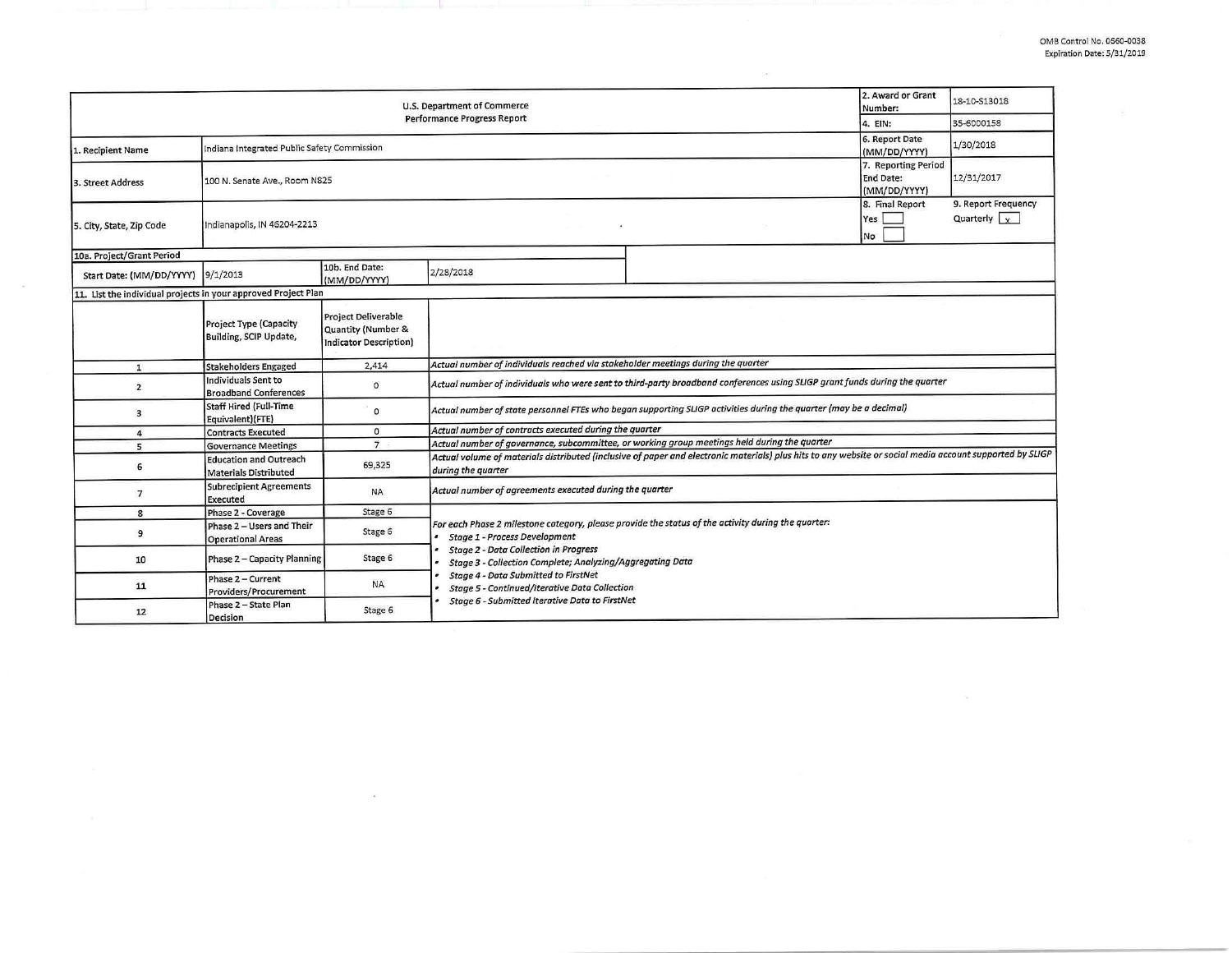| next quarter; and any additional project milestones or information.<br>1. Stakenolder wieetings – Project team members attended 15 stakenolder meetings (2414 attendees) this quarter, including 8 District Planning Council (DPC) meetings and nosted the indiana FirstNet Launch Conference. Also,<br>attended/presented at 4 association conferences for stakeholder outreach:<br>· Accelerate Indiana Municipalities Ideas Summit<br>· Emergency Management Alliance of Indiana (EMAI) and Indiana Emergency Response Commission (IERC) Joint Conference<br>· Indiana Association of County Commissioners<br>2. Broadband Conferences - None<br>5. Governance Meetings - Seven governance meetings were held in this reporting period. The Integrated Public Safety Commission (IPSC) met on December 19, 2017. The Statewide Interoperability Executive Committee (SIEC) held<br>meetings on October 17, November 21, and December 19, 2017. The Indiana Broadband Executive Committee (FirstNet Co-Chairs/Key Players) held monthly meetings on October 16, November 20, and December 18, 2017. FirstNet/<br>broadband updates and activity details were provided at all meetings.<br>6. Education and Outreach Materials Distributed - 69,325 materials were distributed for outreach and education, including: one Indiana FirstNet newsletter, Indiana FirstNet Launch outreach documents, Indiana Opt-In News br<br>for conferences, Indiana FirstNet Facebook had 36,785 views during the quarter and Indiana FirstNet Twitter had 13,056 Twitter views.<br>7. Other Activities<br>. Project team continues to meet weekly to discuss broadband issues, strategy and logistics. The two chairs of the Indiana Broadband Working Group (Indiana Department of Homeland Security Executive Director Bryan Langley a<br>Chief Information Officer Dewand Neely) attended meetings at least once each month, along with other key FirstNet interested nartie<br>11b. If the project team anticipates requesting any changes to the approved Baseline Report in the next quarter, describe those below. Note that any substantive changes to the Baseline Report must be approved by the Depart<br>Commerce before implementation.<br>11c. Provide any other information that would be useful to NTIA as it assesses this project's progress.<br><>The State of Indiana recently deployed a new module in its PeopleSoft Financial system. The new module revealed errors in the figures reported on past quarterly FFRs submitted by this agency. The figures shown on this FF<br>ending 12/31/2017 reflect true and accurate cash receipts and cash disbursements. Please be aware that PPRs for SLIGP quarters 4-17 must be revised and resubmitted by this agency.<br>11d. Describe any success stories or best practices you have identified. Please be as specific as possible.<br>12a. If the project is not fully staffed, describe how any lack of staffing may impact the project's time line and when the project will be fully staffed.<br>The state hiring freeze was lifted this year and IPSC was able to fill its vacant Field Coordinator in July 2017.<br>12b. Staffing Table - Please include all staff that have contributed time to the project. Please do not remove individuals from this table.<br><b>Job Title</b><br>FTE%<br>Project (s) Assigned<br>Change<br>FirstNet Single Point of Contact<br>0.15<br>Provides project oversight<br>0.50<br>Directs outreach program and oversee grant reporting<br>0.50<br>Supports budgetary and financial requirements, including grants and RFPs<br>0,15<br>Provides operational support<br>0.05<br>Provides technical guidance (SME)<br>0.05<br>Provides outreach/education<br>0.50<br>Provides outreach/education<br>0.50<br>Provides administrative support for governance meetings and other project requirements<br>0.05<br>Provides clerical support<br>0.045<br>Provides Governance<br>0.05<br>Provides Governance<br>0.05<br>Provides Governance<br>0.000 |                                                  |      | 11a. Describe your progress meeting each major activity/milestone approved in the Baseline Report for this project; any challenges or obstacles encountered and mitigation strategies you have employed; planned major activit |  |  |
|--------------------------------------------------------------------------------------------------------------------------------------------------------------------------------------------------------------------------------------------------------------------------------------------------------------------------------------------------------------------------------------------------------------------------------------------------------------------------------------------------------------------------------------------------------------------------------------------------------------------------------------------------------------------------------------------------------------------------------------------------------------------------------------------------------------------------------------------------------------------------------------------------------------------------------------------------------------------------------------------------------------------------------------------------------------------------------------------------------------------------------------------------------------------------------------------------------------------------------------------------------------------------------------------------------------------------------------------------------------------------------------------------------------------------------------------------------------------------------------------------------------------------------------------------------------------------------------------------------------------------------------------------------------------------------------------------------------------------------------------------------------------------------------------------------------------------------------------------------------------------------------------------------------------------------------------------------------------------------------------------------------------------------------------------------------------------------------------------------------------------------------------------------------------------------------------------------------------------------------------------------------------------------------------------------------------------------------------------------------------------------------------------------------------------------------------------------------------------------------------------------------------------------------------------------------------------------------------------------------------------------------------------------------------------------------------------------------------------------------------------------------------------------------------------------------------------------------------------------------------------------------------------------------------------------------------------------------------------------------------------------------------------------------------------------------------------------------------------------------------------------------------------------------------------------------------------------------------------------------------------------------------------------------------------------------------------------------------------------------------------------------------------------------------------------------------------------------------------------------------------------------------------------------------------------------------------------------------------------------------------------------------------------------------------------------------------------------------------------------------------------------------------------------------------------------------------------------------------------------------------------------------------------------------------------------------------------------------------------------------------------------------------------------------|--------------------------------------------------|------|--------------------------------------------------------------------------------------------------------------------------------------------------------------------------------------------------------------------------------|--|--|
|                                                                                                                                                                                                                                                                                                                                                                                                                                                                                                                                                                                                                                                                                                                                                                                                                                                                                                                                                                                                                                                                                                                                                                                                                                                                                                                                                                                                                                                                                                                                                                                                                                                                                                                                                                                                                                                                                                                                                                                                                                                                                                                                                                                                                                                                                                                                                                                                                                                                                                                                                                                                                                                                                                                                                                                                                                                                                                                                                                                                                                                                                                                                                                                                                                                                                                                                                                                                                                                                                                                                                                                                                                                                                                                                                                                                                                                                                                                                                                                                                                            |                                                  |      |                                                                                                                                                                                                                                |  |  |
|                                                                                                                                                                                                                                                                                                                                                                                                                                                                                                                                                                                                                                                                                                                                                                                                                                                                                                                                                                                                                                                                                                                                                                                                                                                                                                                                                                                                                                                                                                                                                                                                                                                                                                                                                                                                                                                                                                                                                                                                                                                                                                                                                                                                                                                                                                                                                                                                                                                                                                                                                                                                                                                                                                                                                                                                                                                                                                                                                                                                                                                                                                                                                                                                                                                                                                                                                                                                                                                                                                                                                                                                                                                                                                                                                                                                                                                                                                                                                                                                                                            |                                                  |      |                                                                                                                                                                                                                                |  |  |
|                                                                                                                                                                                                                                                                                                                                                                                                                                                                                                                                                                                                                                                                                                                                                                                                                                                                                                                                                                                                                                                                                                                                                                                                                                                                                                                                                                                                                                                                                                                                                                                                                                                                                                                                                                                                                                                                                                                                                                                                                                                                                                                                                                                                                                                                                                                                                                                                                                                                                                                                                                                                                                                                                                                                                                                                                                                                                                                                                                                                                                                                                                                                                                                                                                                                                                                                                                                                                                                                                                                                                                                                                                                                                                                                                                                                                                                                                                                                                                                                                                            |                                                  |      |                                                                                                                                                                                                                                |  |  |
|                                                                                                                                                                                                                                                                                                                                                                                                                                                                                                                                                                                                                                                                                                                                                                                                                                                                                                                                                                                                                                                                                                                                                                                                                                                                                                                                                                                                                                                                                                                                                                                                                                                                                                                                                                                                                                                                                                                                                                                                                                                                                                                                                                                                                                                                                                                                                                                                                                                                                                                                                                                                                                                                                                                                                                                                                                                                                                                                                                                                                                                                                                                                                                                                                                                                                                                                                                                                                                                                                                                                                                                                                                                                                                                                                                                                                                                                                                                                                                                                                                            |                                                  |      |                                                                                                                                                                                                                                |  |  |
|                                                                                                                                                                                                                                                                                                                                                                                                                                                                                                                                                                                                                                                                                                                                                                                                                                                                                                                                                                                                                                                                                                                                                                                                                                                                                                                                                                                                                                                                                                                                                                                                                                                                                                                                                                                                                                                                                                                                                                                                                                                                                                                                                                                                                                                                                                                                                                                                                                                                                                                                                                                                                                                                                                                                                                                                                                                                                                                                                                                                                                                                                                                                                                                                                                                                                                                                                                                                                                                                                                                                                                                                                                                                                                                                                                                                                                                                                                                                                                                                                                            |                                                  |      |                                                                                                                                                                                                                                |  |  |
|                                                                                                                                                                                                                                                                                                                                                                                                                                                                                                                                                                                                                                                                                                                                                                                                                                                                                                                                                                                                                                                                                                                                                                                                                                                                                                                                                                                                                                                                                                                                                                                                                                                                                                                                                                                                                                                                                                                                                                                                                                                                                                                                                                                                                                                                                                                                                                                                                                                                                                                                                                                                                                                                                                                                                                                                                                                                                                                                                                                                                                                                                                                                                                                                                                                                                                                                                                                                                                                                                                                                                                                                                                                                                                                                                                                                                                                                                                                                                                                                                                            | · Indiana EMS Association                        |      |                                                                                                                                                                                                                                |  |  |
|                                                                                                                                                                                                                                                                                                                                                                                                                                                                                                                                                                                                                                                                                                                                                                                                                                                                                                                                                                                                                                                                                                                                                                                                                                                                                                                                                                                                                                                                                                                                                                                                                                                                                                                                                                                                                                                                                                                                                                                                                                                                                                                                                                                                                                                                                                                                                                                                                                                                                                                                                                                                                                                                                                                                                                                                                                                                                                                                                                                                                                                                                                                                                                                                                                                                                                                                                                                                                                                                                                                                                                                                                                                                                                                                                                                                                                                                                                                                                                                                                                            |                                                  |      |                                                                                                                                                                                                                                |  |  |
|                                                                                                                                                                                                                                                                                                                                                                                                                                                                                                                                                                                                                                                                                                                                                                                                                                                                                                                                                                                                                                                                                                                                                                                                                                                                                                                                                                                                                                                                                                                                                                                                                                                                                                                                                                                                                                                                                                                                                                                                                                                                                                                                                                                                                                                                                                                                                                                                                                                                                                                                                                                                                                                                                                                                                                                                                                                                                                                                                                                                                                                                                                                                                                                                                                                                                                                                                                                                                                                                                                                                                                                                                                                                                                                                                                                                                                                                                                                                                                                                                                            |                                                  |      |                                                                                                                                                                                                                                |  |  |
|                                                                                                                                                                                                                                                                                                                                                                                                                                                                                                                                                                                                                                                                                                                                                                                                                                                                                                                                                                                                                                                                                                                                                                                                                                                                                                                                                                                                                                                                                                                                                                                                                                                                                                                                                                                                                                                                                                                                                                                                                                                                                                                                                                                                                                                                                                                                                                                                                                                                                                                                                                                                                                                                                                                                                                                                                                                                                                                                                                                                                                                                                                                                                                                                                                                                                                                                                                                                                                                                                                                                                                                                                                                                                                                                                                                                                                                                                                                                                                                                                                            | 3. Staff Hired (FTE) - None                      |      |                                                                                                                                                                                                                                |  |  |
|                                                                                                                                                                                                                                                                                                                                                                                                                                                                                                                                                                                                                                                                                                                                                                                                                                                                                                                                                                                                                                                                                                                                                                                                                                                                                                                                                                                                                                                                                                                                                                                                                                                                                                                                                                                                                                                                                                                                                                                                                                                                                                                                                                                                                                                                                                                                                                                                                                                                                                                                                                                                                                                                                                                                                                                                                                                                                                                                                                                                                                                                                                                                                                                                                                                                                                                                                                                                                                                                                                                                                                                                                                                                                                                                                                                                                                                                                                                                                                                                                                            | 4. Contract Executions - None                    |      |                                                                                                                                                                                                                                |  |  |
|                                                                                                                                                                                                                                                                                                                                                                                                                                                                                                                                                                                                                                                                                                                                                                                                                                                                                                                                                                                                                                                                                                                                                                                                                                                                                                                                                                                                                                                                                                                                                                                                                                                                                                                                                                                                                                                                                                                                                                                                                                                                                                                                                                                                                                                                                                                                                                                                                                                                                                                                                                                                                                                                                                                                                                                                                                                                                                                                                                                                                                                                                                                                                                                                                                                                                                                                                                                                                                                                                                                                                                                                                                                                                                                                                                                                                                                                                                                                                                                                                                            |                                                  |      |                                                                                                                                                                                                                                |  |  |
|                                                                                                                                                                                                                                                                                                                                                                                                                                                                                                                                                                                                                                                                                                                                                                                                                                                                                                                                                                                                                                                                                                                                                                                                                                                                                                                                                                                                                                                                                                                                                                                                                                                                                                                                                                                                                                                                                                                                                                                                                                                                                                                                                                                                                                                                                                                                                                                                                                                                                                                                                                                                                                                                                                                                                                                                                                                                                                                                                                                                                                                                                                                                                                                                                                                                                                                                                                                                                                                                                                                                                                                                                                                                                                                                                                                                                                                                                                                                                                                                                                            |                                                  |      |                                                                                                                                                                                                                                |  |  |
|                                                                                                                                                                                                                                                                                                                                                                                                                                                                                                                                                                                                                                                                                                                                                                                                                                                                                                                                                                                                                                                                                                                                                                                                                                                                                                                                                                                                                                                                                                                                                                                                                                                                                                                                                                                                                                                                                                                                                                                                                                                                                                                                                                                                                                                                                                                                                                                                                                                                                                                                                                                                                                                                                                                                                                                                                                                                                                                                                                                                                                                                                                                                                                                                                                                                                                                                                                                                                                                                                                                                                                                                                                                                                                                                                                                                                                                                                                                                                                                                                                            |                                                  |      |                                                                                                                                                                                                                                |  |  |
|                                                                                                                                                                                                                                                                                                                                                                                                                                                                                                                                                                                                                                                                                                                                                                                                                                                                                                                                                                                                                                                                                                                                                                                                                                                                                                                                                                                                                                                                                                                                                                                                                                                                                                                                                                                                                                                                                                                                                                                                                                                                                                                                                                                                                                                                                                                                                                                                                                                                                                                                                                                                                                                                                                                                                                                                                                                                                                                                                                                                                                                                                                                                                                                                                                                                                                                                                                                                                                                                                                                                                                                                                                                                                                                                                                                                                                                                                                                                                                                                                                            |                                                  |      |                                                                                                                                                                                                                                |  |  |
|                                                                                                                                                                                                                                                                                                                                                                                                                                                                                                                                                                                                                                                                                                                                                                                                                                                                                                                                                                                                                                                                                                                                                                                                                                                                                                                                                                                                                                                                                                                                                                                                                                                                                                                                                                                                                                                                                                                                                                                                                                                                                                                                                                                                                                                                                                                                                                                                                                                                                                                                                                                                                                                                                                                                                                                                                                                                                                                                                                                                                                                                                                                                                                                                                                                                                                                                                                                                                                                                                                                                                                                                                                                                                                                                                                                                                                                                                                                                                                                                                                            |                                                  |      |                                                                                                                                                                                                                                |  |  |
|                                                                                                                                                                                                                                                                                                                                                                                                                                                                                                                                                                                                                                                                                                                                                                                                                                                                                                                                                                                                                                                                                                                                                                                                                                                                                                                                                                                                                                                                                                                                                                                                                                                                                                                                                                                                                                                                                                                                                                                                                                                                                                                                                                                                                                                                                                                                                                                                                                                                                                                                                                                                                                                                                                                                                                                                                                                                                                                                                                                                                                                                                                                                                                                                                                                                                                                                                                                                                                                                                                                                                                                                                                                                                                                                                                                                                                                                                                                                                                                                                                            |                                                  |      |                                                                                                                                                                                                                                |  |  |
|                                                                                                                                                                                                                                                                                                                                                                                                                                                                                                                                                                                                                                                                                                                                                                                                                                                                                                                                                                                                                                                                                                                                                                                                                                                                                                                                                                                                                                                                                                                                                                                                                                                                                                                                                                                                                                                                                                                                                                                                                                                                                                                                                                                                                                                                                                                                                                                                                                                                                                                                                                                                                                                                                                                                                                                                                                                                                                                                                                                                                                                                                                                                                                                                                                                                                                                                                                                                                                                                                                                                                                                                                                                                                                                                                                                                                                                                                                                                                                                                                                            |                                                  |      |                                                                                                                                                                                                                                |  |  |
|                                                                                                                                                                                                                                                                                                                                                                                                                                                                                                                                                                                                                                                                                                                                                                                                                                                                                                                                                                                                                                                                                                                                                                                                                                                                                                                                                                                                                                                                                                                                                                                                                                                                                                                                                                                                                                                                                                                                                                                                                                                                                                                                                                                                                                                                                                                                                                                                                                                                                                                                                                                                                                                                                                                                                                                                                                                                                                                                                                                                                                                                                                                                                                                                                                                                                                                                                                                                                                                                                                                                                                                                                                                                                                                                                                                                                                                                                                                                                                                                                                            | N/A                                              |      |                                                                                                                                                                                                                                |  |  |
|                                                                                                                                                                                                                                                                                                                                                                                                                                                                                                                                                                                                                                                                                                                                                                                                                                                                                                                                                                                                                                                                                                                                                                                                                                                                                                                                                                                                                                                                                                                                                                                                                                                                                                                                                                                                                                                                                                                                                                                                                                                                                                                                                                                                                                                                                                                                                                                                                                                                                                                                                                                                                                                                                                                                                                                                                                                                                                                                                                                                                                                                                                                                                                                                                                                                                                                                                                                                                                                                                                                                                                                                                                                                                                                                                                                                                                                                                                                                                                                                                                            |                                                  |      |                                                                                                                                                                                                                                |  |  |
|                                                                                                                                                                                                                                                                                                                                                                                                                                                                                                                                                                                                                                                                                                                                                                                                                                                                                                                                                                                                                                                                                                                                                                                                                                                                                                                                                                                                                                                                                                                                                                                                                                                                                                                                                                                                                                                                                                                                                                                                                                                                                                                                                                                                                                                                                                                                                                                                                                                                                                                                                                                                                                                                                                                                                                                                                                                                                                                                                                                                                                                                                                                                                                                                                                                                                                                                                                                                                                                                                                                                                                                                                                                                                                                                                                                                                                                                                                                                                                                                                                            |                                                  |      |                                                                                                                                                                                                                                |  |  |
|                                                                                                                                                                                                                                                                                                                                                                                                                                                                                                                                                                                                                                                                                                                                                                                                                                                                                                                                                                                                                                                                                                                                                                                                                                                                                                                                                                                                                                                                                                                                                                                                                                                                                                                                                                                                                                                                                                                                                                                                                                                                                                                                                                                                                                                                                                                                                                                                                                                                                                                                                                                                                                                                                                                                                                                                                                                                                                                                                                                                                                                                                                                                                                                                                                                                                                                                                                                                                                                                                                                                                                                                                                                                                                                                                                                                                                                                                                                                                                                                                                            |                                                  |      |                                                                                                                                                                                                                                |  |  |
|                                                                                                                                                                                                                                                                                                                                                                                                                                                                                                                                                                                                                                                                                                                                                                                                                                                                                                                                                                                                                                                                                                                                                                                                                                                                                                                                                                                                                                                                                                                                                                                                                                                                                                                                                                                                                                                                                                                                                                                                                                                                                                                                                                                                                                                                                                                                                                                                                                                                                                                                                                                                                                                                                                                                                                                                                                                                                                                                                                                                                                                                                                                                                                                                                                                                                                                                                                                                                                                                                                                                                                                                                                                                                                                                                                                                                                                                                                                                                                                                                                            |                                                  |      |                                                                                                                                                                                                                                |  |  |
|                                                                                                                                                                                                                                                                                                                                                                                                                                                                                                                                                                                                                                                                                                                                                                                                                                                                                                                                                                                                                                                                                                                                                                                                                                                                                                                                                                                                                                                                                                                                                                                                                                                                                                                                                                                                                                                                                                                                                                                                                                                                                                                                                                                                                                                                                                                                                                                                                                                                                                                                                                                                                                                                                                                                                                                                                                                                                                                                                                                                                                                                                                                                                                                                                                                                                                                                                                                                                                                                                                                                                                                                                                                                                                                                                                                                                                                                                                                                                                                                                                            |                                                  |      |                                                                                                                                                                                                                                |  |  |
|                                                                                                                                                                                                                                                                                                                                                                                                                                                                                                                                                                                                                                                                                                                                                                                                                                                                                                                                                                                                                                                                                                                                                                                                                                                                                                                                                                                                                                                                                                                                                                                                                                                                                                                                                                                                                                                                                                                                                                                                                                                                                                                                                                                                                                                                                                                                                                                                                                                                                                                                                                                                                                                                                                                                                                                                                                                                                                                                                                                                                                                                                                                                                                                                                                                                                                                                                                                                                                                                                                                                                                                                                                                                                                                                                                                                                                                                                                                                                                                                                                            | 12. Personnel                                    |      |                                                                                                                                                                                                                                |  |  |
|                                                                                                                                                                                                                                                                                                                                                                                                                                                                                                                                                                                                                                                                                                                                                                                                                                                                                                                                                                                                                                                                                                                                                                                                                                                                                                                                                                                                                                                                                                                                                                                                                                                                                                                                                                                                                                                                                                                                                                                                                                                                                                                                                                                                                                                                                                                                                                                                                                                                                                                                                                                                                                                                                                                                                                                                                                                                                                                                                                                                                                                                                                                                                                                                                                                                                                                                                                                                                                                                                                                                                                                                                                                                                                                                                                                                                                                                                                                                                                                                                                            |                                                  |      |                                                                                                                                                                                                                                |  |  |
|                                                                                                                                                                                                                                                                                                                                                                                                                                                                                                                                                                                                                                                                                                                                                                                                                                                                                                                                                                                                                                                                                                                                                                                                                                                                                                                                                                                                                                                                                                                                                                                                                                                                                                                                                                                                                                                                                                                                                                                                                                                                                                                                                                                                                                                                                                                                                                                                                                                                                                                                                                                                                                                                                                                                                                                                                                                                                                                                                                                                                                                                                                                                                                                                                                                                                                                                                                                                                                                                                                                                                                                                                                                                                                                                                                                                                                                                                                                                                                                                                                            |                                                  |      |                                                                                                                                                                                                                                |  |  |
|                                                                                                                                                                                                                                                                                                                                                                                                                                                                                                                                                                                                                                                                                                                                                                                                                                                                                                                                                                                                                                                                                                                                                                                                                                                                                                                                                                                                                                                                                                                                                                                                                                                                                                                                                                                                                                                                                                                                                                                                                                                                                                                                                                                                                                                                                                                                                                                                                                                                                                                                                                                                                                                                                                                                                                                                                                                                                                                                                                                                                                                                                                                                                                                                                                                                                                                                                                                                                                                                                                                                                                                                                                                                                                                                                                                                                                                                                                                                                                                                                                            |                                                  |      |                                                                                                                                                                                                                                |  |  |
|                                                                                                                                                                                                                                                                                                                                                                                                                                                                                                                                                                                                                                                                                                                                                                                                                                                                                                                                                                                                                                                                                                                                                                                                                                                                                                                                                                                                                                                                                                                                                                                                                                                                                                                                                                                                                                                                                                                                                                                                                                                                                                                                                                                                                                                                                                                                                                                                                                                                                                                                                                                                                                                                                                                                                                                                                                                                                                                                                                                                                                                                                                                                                                                                                                                                                                                                                                                                                                                                                                                                                                                                                                                                                                                                                                                                                                                                                                                                                                                                                                            |                                                  |      |                                                                                                                                                                                                                                |  |  |
|                                                                                                                                                                                                                                                                                                                                                                                                                                                                                                                                                                                                                                                                                                                                                                                                                                                                                                                                                                                                                                                                                                                                                                                                                                                                                                                                                                                                                                                                                                                                                                                                                                                                                                                                                                                                                                                                                                                                                                                                                                                                                                                                                                                                                                                                                                                                                                                                                                                                                                                                                                                                                                                                                                                                                                                                                                                                                                                                                                                                                                                                                                                                                                                                                                                                                                                                                                                                                                                                                                                                                                                                                                                                                                                                                                                                                                                                                                                                                                                                                                            | <b>Executive Director</b>                        |      |                                                                                                                                                                                                                                |  |  |
|                                                                                                                                                                                                                                                                                                                                                                                                                                                                                                                                                                                                                                                                                                                                                                                                                                                                                                                                                                                                                                                                                                                                                                                                                                                                                                                                                                                                                                                                                                                                                                                                                                                                                                                                                                                                                                                                                                                                                                                                                                                                                                                                                                                                                                                                                                                                                                                                                                                                                                                                                                                                                                                                                                                                                                                                                                                                                                                                                                                                                                                                                                                                                                                                                                                                                                                                                                                                                                                                                                                                                                                                                                                                                                                                                                                                                                                                                                                                                                                                                                            | Statewide Interoperability<br>Coordinator (SWIC) |      |                                                                                                                                                                                                                                |  |  |
|                                                                                                                                                                                                                                                                                                                                                                                                                                                                                                                                                                                                                                                                                                                                                                                                                                                                                                                                                                                                                                                                                                                                                                                                                                                                                                                                                                                                                                                                                                                                                                                                                                                                                                                                                                                                                                                                                                                                                                                                                                                                                                                                                                                                                                                                                                                                                                                                                                                                                                                                                                                                                                                                                                                                                                                                                                                                                                                                                                                                                                                                                                                                                                                                                                                                                                                                                                                                                                                                                                                                                                                                                                                                                                                                                                                                                                                                                                                                                                                                                                            | Communications Director                          |      |                                                                                                                                                                                                                                |  |  |
|                                                                                                                                                                                                                                                                                                                                                                                                                                                                                                                                                                                                                                                                                                                                                                                                                                                                                                                                                                                                                                                                                                                                                                                                                                                                                                                                                                                                                                                                                                                                                                                                                                                                                                                                                                                                                                                                                                                                                                                                                                                                                                                                                                                                                                                                                                                                                                                                                                                                                                                                                                                                                                                                                                                                                                                                                                                                                                                                                                                                                                                                                                                                                                                                                                                                                                                                                                                                                                                                                                                                                                                                                                                                                                                                                                                                                                                                                                                                                                                                                                            | Comptroller                                      |      |                                                                                                                                                                                                                                |  |  |
|                                                                                                                                                                                                                                                                                                                                                                                                                                                                                                                                                                                                                                                                                                                                                                                                                                                                                                                                                                                                                                                                                                                                                                                                                                                                                                                                                                                                                                                                                                                                                                                                                                                                                                                                                                                                                                                                                                                                                                                                                                                                                                                                                                                                                                                                                                                                                                                                                                                                                                                                                                                                                                                                                                                                                                                                                                                                                                                                                                                                                                                                                                                                                                                                                                                                                                                                                                                                                                                                                                                                                                                                                                                                                                                                                                                                                                                                                                                                                                                                                                            | <b>Operations Manager</b>                        |      |                                                                                                                                                                                                                                |  |  |
|                                                                                                                                                                                                                                                                                                                                                                                                                                                                                                                                                                                                                                                                                                                                                                                                                                                                                                                                                                                                                                                                                                                                                                                                                                                                                                                                                                                                                                                                                                                                                                                                                                                                                                                                                                                                                                                                                                                                                                                                                                                                                                                                                                                                                                                                                                                                                                                                                                                                                                                                                                                                                                                                                                                                                                                                                                                                                                                                                                                                                                                                                                                                                                                                                                                                                                                                                                                                                                                                                                                                                                                                                                                                                                                                                                                                                                                                                                                                                                                                                                            | Logistics Manager                                |      |                                                                                                                                                                                                                                |  |  |
|                                                                                                                                                                                                                                                                                                                                                                                                                                                                                                                                                                                                                                                                                                                                                                                                                                                                                                                                                                                                                                                                                                                                                                                                                                                                                                                                                                                                                                                                                                                                                                                                                                                                                                                                                                                                                                                                                                                                                                                                                                                                                                                                                                                                                                                                                                                                                                                                                                                                                                                                                                                                                                                                                                                                                                                                                                                                                                                                                                                                                                                                                                                                                                                                                                                                                                                                                                                                                                                                                                                                                                                                                                                                                                                                                                                                                                                                                                                                                                                                                                            | <b>Field Coordinator</b>                         |      |                                                                                                                                                                                                                                |  |  |
|                                                                                                                                                                                                                                                                                                                                                                                                                                                                                                                                                                                                                                                                                                                                                                                                                                                                                                                                                                                                                                                                                                                                                                                                                                                                                                                                                                                                                                                                                                                                                                                                                                                                                                                                                                                                                                                                                                                                                                                                                                                                                                                                                                                                                                                                                                                                                                                                                                                                                                                                                                                                                                                                                                                                                                                                                                                                                                                                                                                                                                                                                                                                                                                                                                                                                                                                                                                                                                                                                                                                                                                                                                                                                                                                                                                                                                                                                                                                                                                                                                            | <b>Field Coordinator</b>                         |      |                                                                                                                                                                                                                                |  |  |
|                                                                                                                                                                                                                                                                                                                                                                                                                                                                                                                                                                                                                                                                                                                                                                                                                                                                                                                                                                                                                                                                                                                                                                                                                                                                                                                                                                                                                                                                                                                                                                                                                                                                                                                                                                                                                                                                                                                                                                                                                                                                                                                                                                                                                                                                                                                                                                                                                                                                                                                                                                                                                                                                                                                                                                                                                                                                                                                                                                                                                                                                                                                                                                                                                                                                                                                                                                                                                                                                                                                                                                                                                                                                                                                                                                                                                                                                                                                                                                                                                                            | Administrative Assistant                         |      |                                                                                                                                                                                                                                |  |  |
|                                                                                                                                                                                                                                                                                                                                                                                                                                                                                                                                                                                                                                                                                                                                                                                                                                                                                                                                                                                                                                                                                                                                                                                                                                                                                                                                                                                                                                                                                                                                                                                                                                                                                                                                                                                                                                                                                                                                                                                                                                                                                                                                                                                                                                                                                                                                                                                                                                                                                                                                                                                                                                                                                                                                                                                                                                                                                                                                                                                                                                                                                                                                                                                                                                                                                                                                                                                                                                                                                                                                                                                                                                                                                                                                                                                                                                                                                                                                                                                                                                            | Clerk                                            |      |                                                                                                                                                                                                                                |  |  |
|                                                                                                                                                                                                                                                                                                                                                                                                                                                                                                                                                                                                                                                                                                                                                                                                                                                                                                                                                                                                                                                                                                                                                                                                                                                                                                                                                                                                                                                                                                                                                                                                                                                                                                                                                                                                                                                                                                                                                                                                                                                                                                                                                                                                                                                                                                                                                                                                                                                                                                                                                                                                                                                                                                                                                                                                                                                                                                                                                                                                                                                                                                                                                                                                                                                                                                                                                                                                                                                                                                                                                                                                                                                                                                                                                                                                                                                                                                                                                                                                                                            | Co-chair of Exec Comm (IN DHS<br>Dir)            |      |                                                                                                                                                                                                                                |  |  |
|                                                                                                                                                                                                                                                                                                                                                                                                                                                                                                                                                                                                                                                                                                                                                                                                                                                                                                                                                                                                                                                                                                                                                                                                                                                                                                                                                                                                                                                                                                                                                                                                                                                                                                                                                                                                                                                                                                                                                                                                                                                                                                                                                                                                                                                                                                                                                                                                                                                                                                                                                                                                                                                                                                                                                                                                                                                                                                                                                                                                                                                                                                                                                                                                                                                                                                                                                                                                                                                                                                                                                                                                                                                                                                                                                                                                                                                                                                                                                                                                                                            | Co-chair of Exec Comm (CIO)                      |      |                                                                                                                                                                                                                                |  |  |
|                                                                                                                                                                                                                                                                                                                                                                                                                                                                                                                                                                                                                                                                                                                                                                                                                                                                                                                                                                                                                                                                                                                                                                                                                                                                                                                                                                                                                                                                                                                                                                                                                                                                                                                                                                                                                                                                                                                                                                                                                                                                                                                                                                                                                                                                                                                                                                                                                                                                                                                                                                                                                                                                                                                                                                                                                                                                                                                                                                                                                                                                                                                                                                                                                                                                                                                                                                                                                                                                                                                                                                                                                                                                                                                                                                                                                                                                                                                                                                                                                                            | Gov's Ofc Public Safety Counselor                |      |                                                                                                                                                                                                                                |  |  |
|                                                                                                                                                                                                                                                                                                                                                                                                                                                                                                                                                                                                                                                                                                                                                                                                                                                                                                                                                                                                                                                                                                                                                                                                                                                                                                                                                                                                                                                                                                                                                                                                                                                                                                                                                                                                                                                                                                                                                                                                                                                                                                                                                                                                                                                                                                                                                                                                                                                                                                                                                                                                                                                                                                                                                                                                                                                                                                                                                                                                                                                                                                                                                                                                                                                                                                                                                                                                                                                                                                                                                                                                                                                                                                                                                                                                                                                                                                                                                                                                                                            | <b>GIS Coordinator</b>                           | 0.07 | Provides technical guidance (SME)                                                                                                                                                                                              |  |  |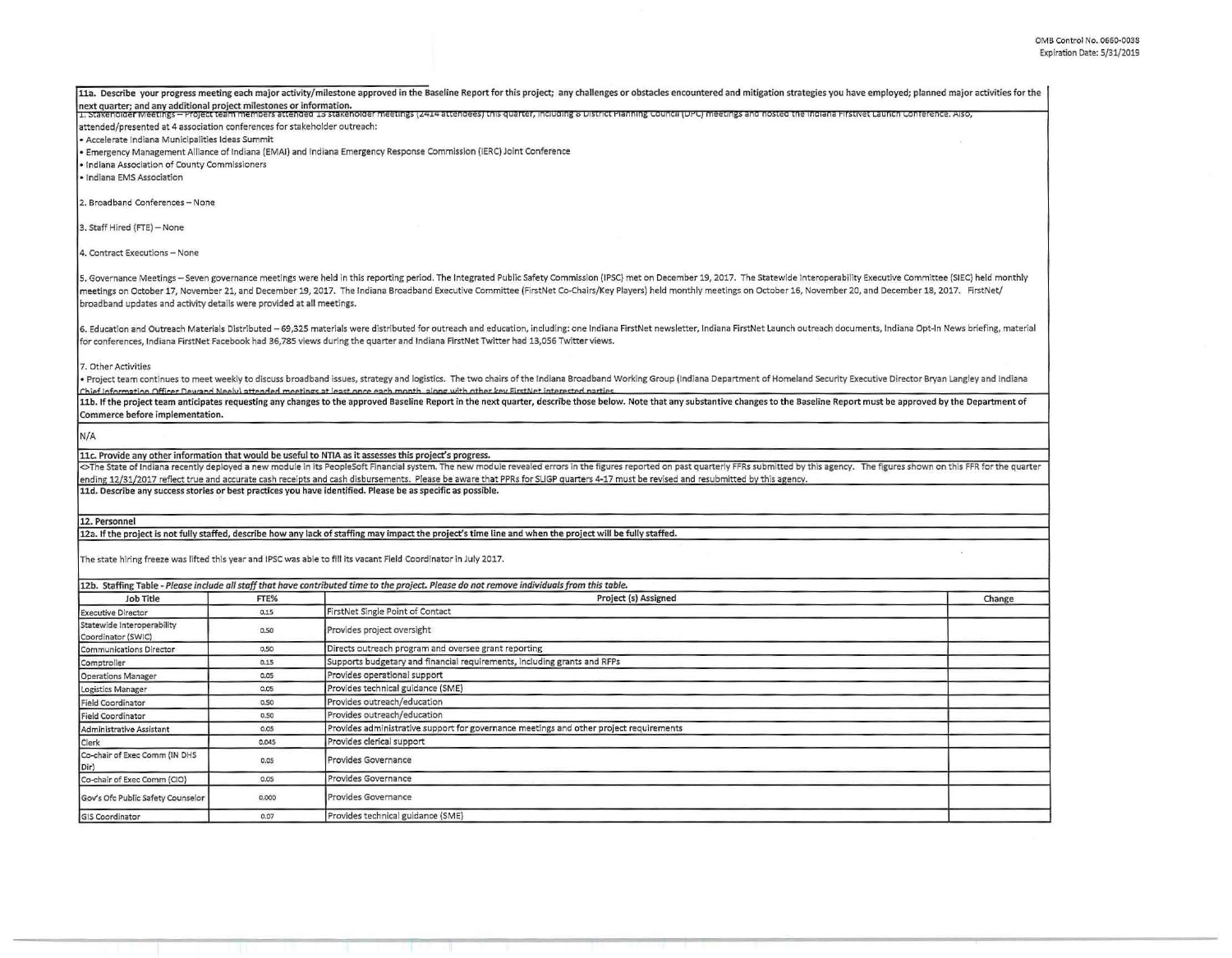| 13. Subcontracts (Vendors and/or Subrecipients)   |                                                                                                                                                                                                 |                           |                                       |                               |                   |                                      |                                                |                                          |
|---------------------------------------------------|-------------------------------------------------------------------------------------------------------------------------------------------------------------------------------------------------|---------------------------|---------------------------------------|-------------------------------|-------------------|--------------------------------------|------------------------------------------------|------------------------------------------|
|                                                   | 13a. Subcontracts Table - Include all subcontractors. The totals from this table must equal the "Subcontracts Total" in Question 14f.                                                           |                           |                                       |                               |                   |                                      |                                                |                                          |
| Name                                              | <b>Subcontract Purpose</b>                                                                                                                                                                      | Type<br>(Vendor/Subrec.)  | RFP/RFQ Issued (Y/N)                  | Contract<br>Executed<br>(Y/N) | <b>Start Date</b> | <b>End Date</b>                      | <b>Total Federal Funds</b><br>Allocated        | <b>Total Matching Funds</b><br>Allocated |
| ProCaM Inc.                                       | Conference Planner                                                                                                                                                                              | vendor                    | N                                     | v                             | 9/1/2014          | 8/31/2017                            | \$16,320.00                                    | \$0.00                                   |
| Michael Baker Internati (via<br>Guidesoft)        | focus group convener; data collection                                                                                                                                                           | vendor                    | Y                                     | Y                             | 7/8/2015          | 12/8/2015                            | \$89,000.00                                    | \$0.00                                   |
| Crowe Horwath LLP                                 | project management                                                                                                                                                                              | vendor                    | Y                                     | Y                             | 7/12/2016         | 5/31/2018                            | \$1,799,755.00                                 | \$0.00                                   |
|                                                   | 13b. Describe any challenges encountered with vendors and/or subrecipients.                                                                                                                     |                           |                                       |                               |                   |                                      |                                                |                                          |
|                                                   |                                                                                                                                                                                                 |                           |                                       |                               |                   |                                      |                                                |                                          |
|                                                   |                                                                                                                                                                                                 |                           |                                       |                               |                   |                                      |                                                |                                          |
| 14. Budget Worksheet                              |                                                                                                                                                                                                 |                           |                                       |                               |                   |                                      |                                                |                                          |
| lvi                                               |                                                                                                                                                                                                 |                           |                                       |                               |                   |                                      |                                                |                                          |
|                                                   | Only list matching funds that the Department of Commerce has already approved.                                                                                                                  |                           |                                       |                               |                   |                                      |                                                |                                          |
| Project Budget Element (1)                        |                                                                                                                                                                                                 | Federal Funds Awarded (2) | <b>Approved Matching</b><br>Funds (3) | Total Budget (4)              |                   | <b>Federal Funds Expended</b><br>(5) | <b>Approved Matching</b><br>Funds Expended (6) | <b>Total funds Expended</b><br>(7)       |
| a. Personnel Salaries                             |                                                                                                                                                                                                 | \$0.00                    | \$459,864.00                          | \$459,864.00                  |                   | \$0.00                               | \$432,089.39                                   | \$432,089.39                             |
| b. Personnel Fringe Benefits                      |                                                                                                                                                                                                 | \$0.00                    | \$128,762.00                          | \$128,762.00                  |                   | \$0.00                               | \$120,990.62                                   | \$120,990.62                             |
| c. Travel                                         |                                                                                                                                                                                                 | \$343,354.00              | \$0.00                                | \$343,354.00                  |                   | \$41,015.19                          | \$0.00                                         | \$41,015.19                              |
| d. Equipment                                      |                                                                                                                                                                                                 | \$0.00                    | \$0.00                                | \$0.00                        |                   | \$0.00                               | \$0.00                                         | \$0.00                                   |
| e. Materials/Supplies                             |                                                                                                                                                                                                 | \$4,800.00                | \$0.00                                | \$4,800.00                    |                   | \$2,009.91                           | \$0.00                                         | \$2,009.91                               |
| f. Subcontracts Total                             |                                                                                                                                                                                                 | \$1,930,850.00            | \$0.00                                | \$1,930,850.00                |                   | \$1,656,369.31                       | \$0.00                                         | \$1,656,369.31                           |
| g. Other                                          |                                                                                                                                                                                                 | \$75,500.00               | \$0.00                                | \$75,500.00                   |                   | \$46,827.51                          | \$0.00                                         | \$46,827.51                              |
| h. Indirect                                       |                                                                                                                                                                                                 | \$0.00                    | \$0.00                                | \$0.00                        |                   | \$0.00                               | \$0.00                                         | \$0.00                                   |
| . Total Costs                                     |                                                                                                                                                                                                 | \$2,354,504.00            | \$588,626.00                          | \$2,943,130.00                |                   | \$1,746,221.92                       | \$553,080.01                                   | \$2,299,301.93                           |
| i. % of Total                                     |                                                                                                                                                                                                 | 80%                       | 20%                                   | 100%                          |                   | 76%                                  | 24%                                            | 100%                                     |
|                                                   | 15. Certification: I certify to the best of my knowledge and belief that this report is correct and complete for performance of activities for the purpose(s) set forth in the award documents. |                           |                                       |                               |                   |                                      |                                                |                                          |
|                                                   | 16a. Typed or printed name and title of Authorized Certifying Official:                                                                                                                         |                           |                                       |                               |                   | 16c. Telephone (area                 |                                                |                                          |
| David W. Vice, Executive Director                 |                                                                                                                                                                                                 |                           |                                       |                               | code, number, and | 317-232-8993                         |                                                |                                          |
| Indiana Integrated Public Safety Commission       |                                                                                                                                                                                                 |                           |                                       |                               |                   | extension)                           |                                                |                                          |
| FirstNet SPOC                                     |                                                                                                                                                                                                 |                           |                                       |                               |                   | 16d. Email Address:                  |                                                |                                          |
| 16b. Signature of Authorized Certifying Official: |                                                                                                                                                                                                 |                           |                                       |                               |                   |                                      | dvice@ipsc.in.gov                              |                                          |
| wentes                                            |                                                                                                                                                                                                 |                           |                                       |                               |                   | Date:                                | 1/30/2018                                      |                                          |

56